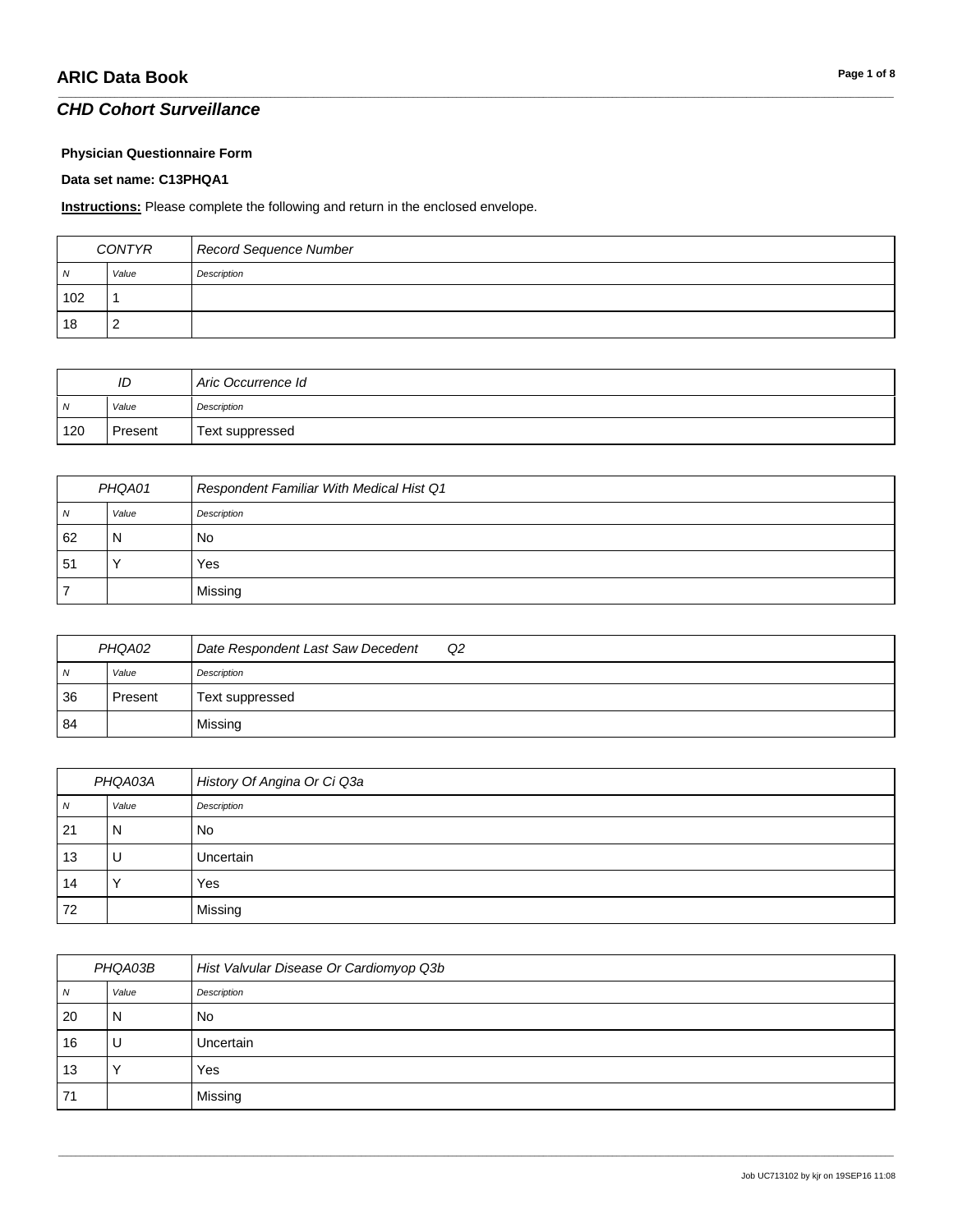#### *CHD Cohort Surveillance*

| PHQA03C    |       | History Of Cabg Q3c |
|------------|-------|---------------------|
| $\sqrt{N}$ | Value | Description         |
| 30         | N     | No                  |
| -11        | U     | <b>Uncertain</b>    |
| 8          |       | Yes                 |
| 71         |       | Missing             |

\_\_\_\_\_\_\_\_\_\_\_\_\_\_\_\_\_\_\_\_\_\_\_\_\_\_\_\_\_\_\_\_\_\_\_\_\_\_\_\_\_\_\_\_\_\_\_\_\_\_\_\_\_\_\_\_\_\_\_\_\_\_\_\_\_\_\_\_\_\_\_\_\_\_\_\_\_\_\_\_\_\_\_\_\_\_\_\_\_\_\_\_\_\_\_\_\_\_\_\_\_\_\_\_\_\_\_\_\_\_\_\_\_\_\_\_\_\_\_\_\_\_\_\_\_\_\_\_\_\_\_\_\_\_\_\_\_\_\_\_\_\_\_\_\_\_\_\_\_\_\_\_\_\_\_\_\_\_\_\_\_\_\_\_\_\_\_\_\_\_\_\_\_\_\_\_\_\_\_\_\_\_\_\_\_\_\_\_\_\_\_\_\_

| PHQA03D |       | History Of Ptca Q3d |
|---------|-------|---------------------|
| N       | Value | Description         |
| 30      | N     | <b>No</b>           |
| 12      |       | <b>Uncertain</b>    |
| 6       |       | Yes                 |
| 72      |       | Missing             |

| PHQA03E        |                | History Of Hypertension Q3e |
|----------------|----------------|-----------------------------|
| N              | Value          | Description                 |
| $\overline{2}$ | $\overline{N}$ | <b>No</b>                   |
| 5              | U              | <b>Uncertain</b>            |
| 44             |                | Yes                         |
| 69             |                | Missing                     |

| PHQA03F        |       | History Of Mi Q3f |
|----------------|-------|-------------------|
| $\overline{N}$ | Value | Description       |
| 30             | N     | <b>No</b>         |
| 9              | U     | Uncertain         |
| 10             |       | Yes               |
| 71             |       | Missing           |

| PHQA03G |               | Date Of Most Recent Mi<br>Q3g |  |
|---------|---------------|-------------------------------|--|
| N       | Value         | Description                   |  |
|         | 11/2003       |                               |  |
|         | $=$ $-$ /2005 |                               |  |
| 118     |               | Missing                       |  |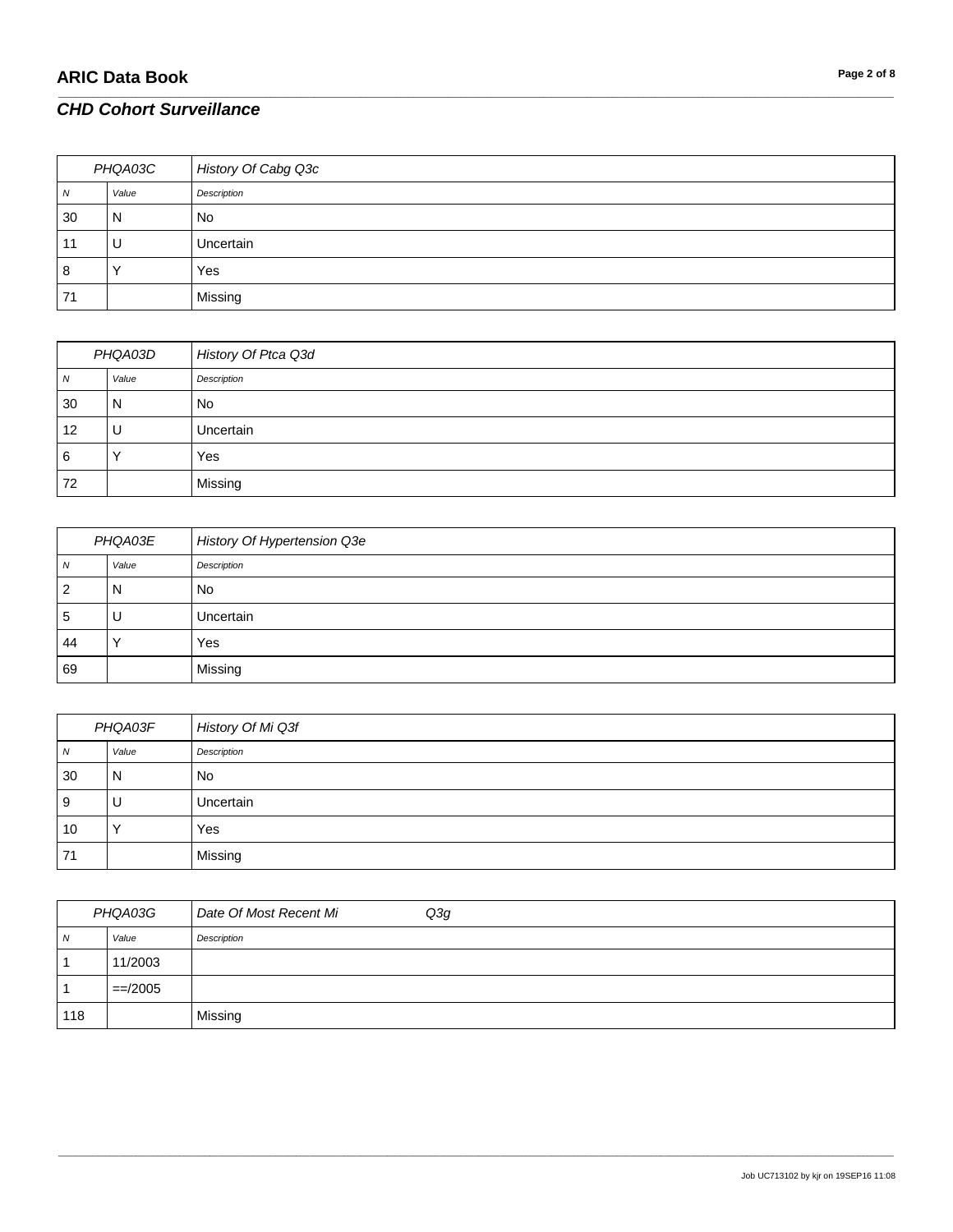# **ARIC Data Book Page 3 of 8**

## *CHD Cohort Surveillance*

| PHQA03H |       | History Other Chronic Heart Disease Q3h |
|---------|-------|-----------------------------------------|
| 1V      | Value | Description                             |
| 24      | N     | No                                      |
| 10      | U     | Uncertain                               |
| 13      |       | Yes                                     |
| 73      |       | Missing                                 |

\_\_\_\_\_\_\_\_\_\_\_\_\_\_\_\_\_\_\_\_\_\_\_\_\_\_\_\_\_\_\_\_\_\_\_\_\_\_\_\_\_\_\_\_\_\_\_\_\_\_\_\_\_\_\_\_\_\_\_\_\_\_\_\_\_\_\_\_\_\_\_\_\_\_\_\_\_\_\_\_\_\_\_\_\_\_\_\_\_\_\_\_\_\_\_\_\_\_\_\_\_\_\_\_\_\_\_\_\_\_\_\_\_\_\_\_\_\_\_\_\_\_\_\_\_\_\_\_\_\_\_\_\_\_\_\_\_\_\_\_\_\_\_\_\_\_\_\_\_\_\_\_\_\_\_\_\_\_\_\_\_\_\_\_\_\_\_\_\_\_\_\_\_\_\_\_\_\_\_\_\_\_\_\_\_\_\_\_\_\_\_\_\_

| PHQA03I |       | History Of Stroke Q3i |
|---------|-------|-----------------------|
| 1V      | Value | Description           |
| 29      | N     | No                    |
| У       | U     | Uncertain             |
| У       |       | Yes                   |
| 73      |       | Missing               |

| PHQA03J |         | Date Of Most Recent Stroke<br>Q3j |
|---------|---------|-----------------------------------|
| N       | Value   | Description                       |
| -5      | Present | Text suppressed                   |
| 115     |         | Missing                           |

| PHQA03K |       | Noncardiac Contribution To Death Q3k |
|---------|-------|--------------------------------------|
| N       | Value | Description                          |
| 16      | N     | <b>No</b>                            |
| 15      |       | <b>Uncertain</b>                     |
| 18      |       | Yes                                  |
| 71      |       | Missing                              |

| PHQA03L        |              | Diabetes Q3I |
|----------------|--------------|--------------|
| $\overline{N}$ | Value        | Description  |
| 20             | $\mathsf{N}$ | <b>No</b>    |
| $\overline{4}$ | U            | Uncertain    |
| 26             |              | Yes          |
| 70             |              | Missing      |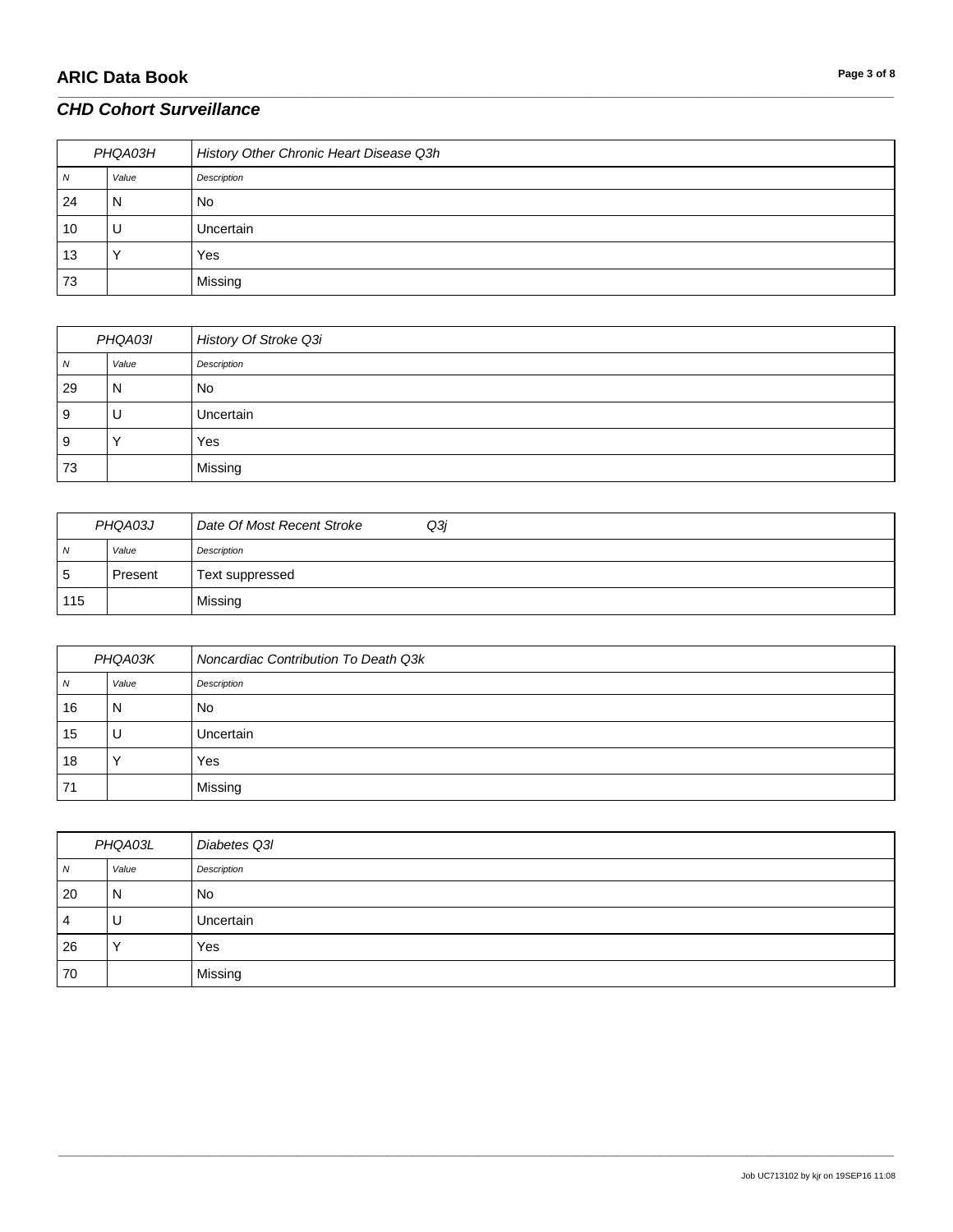## *CHD Cohort Surveillance*

| PHQA03M |              | <b>Cigarette Smoking Q3m</b> |
|---------|--------------|------------------------------|
| IV.     | Value        | Description                  |
| 29      | N            | No                           |
| 9       | U            | Uncertain                    |
| У       | $\checkmark$ | Yes                          |
| 73      |              | Missing                      |

\_\_\_\_\_\_\_\_\_\_\_\_\_\_\_\_\_\_\_\_\_\_\_\_\_\_\_\_\_\_\_\_\_\_\_\_\_\_\_\_\_\_\_\_\_\_\_\_\_\_\_\_\_\_\_\_\_\_\_\_\_\_\_\_\_\_\_\_\_\_\_\_\_\_\_\_\_\_\_\_\_\_\_\_\_\_\_\_\_\_\_\_\_\_\_\_\_\_\_\_\_\_\_\_\_\_\_\_\_\_\_\_\_\_\_\_\_\_\_\_\_\_\_\_\_\_\_\_\_\_\_\_\_\_\_\_\_\_\_\_\_\_\_\_\_\_\_\_\_\_\_\_\_\_\_\_\_\_\_\_\_\_\_\_\_\_\_\_\_\_\_\_\_\_\_\_\_\_\_\_\_\_\_\_\_\_\_\_\_\_\_\_\_

| PHQA04A |       | Tak Nitrates Within Month Of Death Q4a |
|---------|-------|----------------------------------------|
| IV.     | Value | Description                            |
| 26      | N     | No                                     |
| 14      |       | Uncertain                              |
| 8       |       | Yes                                    |
| 72      |       | Missing                                |

| PHQA04B |       | Tak Calcium Channel Block Wthn Month Q4b |
|---------|-------|------------------------------------------|
| ΙV      | Value | Description                              |
| 20      | N     | No                                       |
| 13      | U     | Uncertain                                |
| 15      |       | Yes                                      |
| 72      |       | Missing                                  |

| PHQA04C |       | Taking Digitalis Within Month Q4c |
|---------|-------|-----------------------------------|
| Ν       | Value | Description                       |
| 30      | N     | No.                               |
| 14      |       | <b>Uncertain</b>                  |
| 3       |       | Yes                               |
| 73      |       | Missing                           |

| PHQA04D |       | Taking Beta Blockers Within Month Q4d |
|---------|-------|---------------------------------------|
| N       | Value | Description                           |
| 15      | N     | <b>No</b>                             |
| -11     | U     | <b>Uncertain</b>                      |
| 24      |       | Yes                                   |
| 70      |       | Missing                               |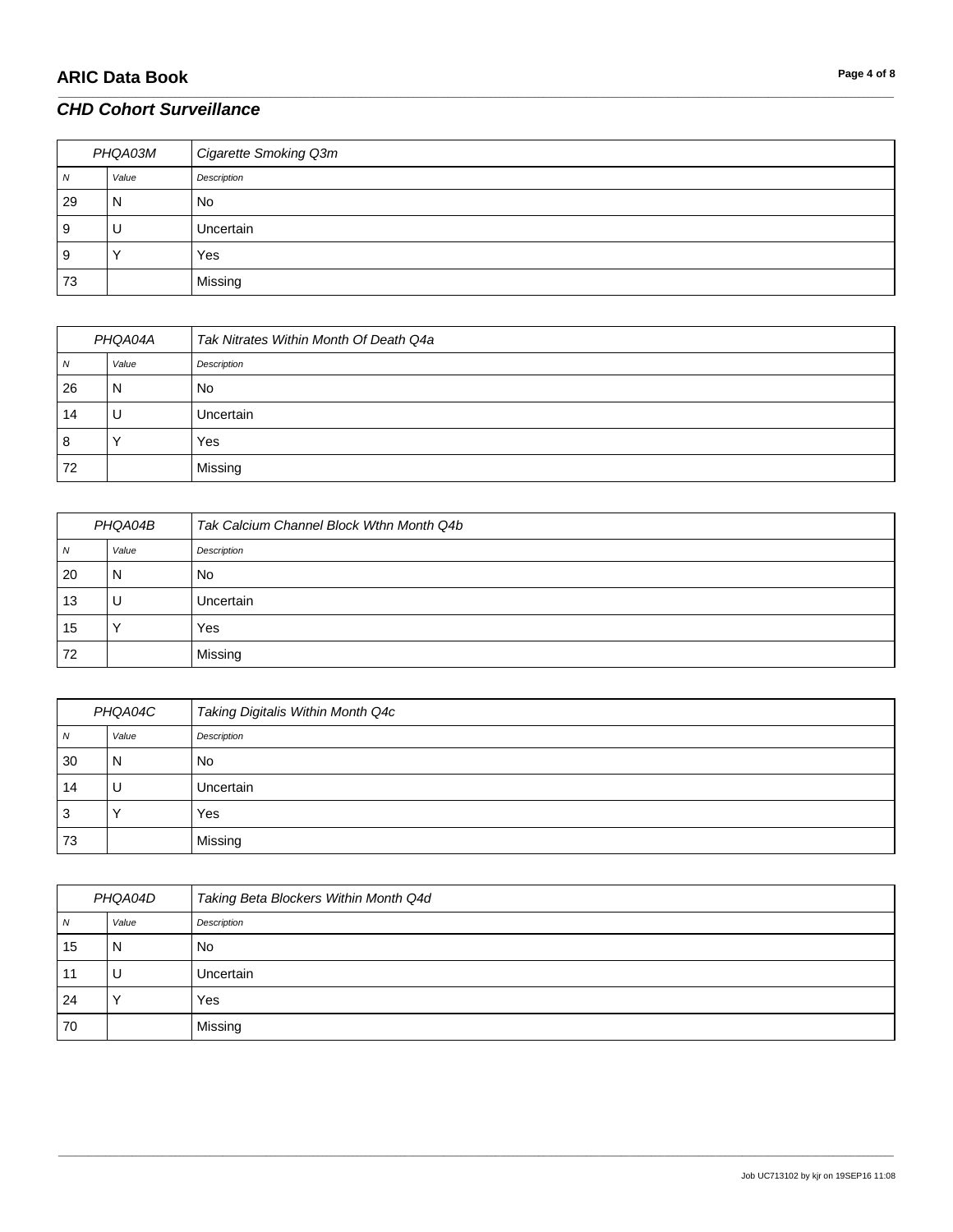# **ARIC Data Book Page 5 of 8**

### *CHD Cohort Surveillance*

| PHQA04D1 |       | Taking Aspirin W/In Month To Death Q4d1 |
|----------|-------|-----------------------------------------|
| IV.      | Value | Description                             |
| 21       | N     | No                                      |
| 13       | U     | Uncertain                               |
| 15       |       | Yes                                     |
| 71       |       | Missing                                 |

\_\_\_\_\_\_\_\_\_\_\_\_\_\_\_\_\_\_\_\_\_\_\_\_\_\_\_\_\_\_\_\_\_\_\_\_\_\_\_\_\_\_\_\_\_\_\_\_\_\_\_\_\_\_\_\_\_\_\_\_\_\_\_\_\_\_\_\_\_\_\_\_\_\_\_\_\_\_\_\_\_\_\_\_\_\_\_\_\_\_\_\_\_\_\_\_\_\_\_\_\_\_\_\_\_\_\_\_\_\_\_\_\_\_\_\_\_\_\_\_\_\_\_\_\_\_\_\_\_\_\_\_\_\_\_\_\_\_\_\_\_\_\_\_\_\_\_\_\_\_\_\_\_\_\_\_\_\_\_\_\_\_\_\_\_\_\_\_\_\_\_\_\_\_\_\_\_\_\_\_\_\_\_\_\_\_\_\_\_\_\_\_\_

| PHQA04D2 |       | Taking Ace Inh. W/In Month To Death Q4d2 |
|----------|-------|------------------------------------------|
| ΙV       | Value | Description                              |
| 20       | N     | No                                       |
| 14       |       | Uncertain                                |
| 15       |       | Yes                                      |
| 71       |       | Missing                                  |

| PHQA04E      |       | Taking Other Cardiovascular Drugs Q4e |
|--------------|-------|---------------------------------------|
| $\mathbf{v}$ | Value | Description                           |
| 16           | N     | No                                    |
| 14           | U     | Uncertain                             |
| 17           |       | Yes                                   |
| 73           |       | Missing                               |

| PHQA05 |       | Respond Familiar With Evnts At Death Q5 |
|--------|-------|-----------------------------------------|
| N      | Value | Description                             |
| 62     | N     | No.                                     |
| 50     |       | Yes                                     |
| 8      |       | Missing                                 |

| PHQA06         |       | Respondent Witnessed Death Q6 |
|----------------|-------|-------------------------------|
| $\overline{N}$ | Value | Description                   |
| 96             | N     | No                            |
| 13             |       | Yes                           |
| 11             |       | Missing                       |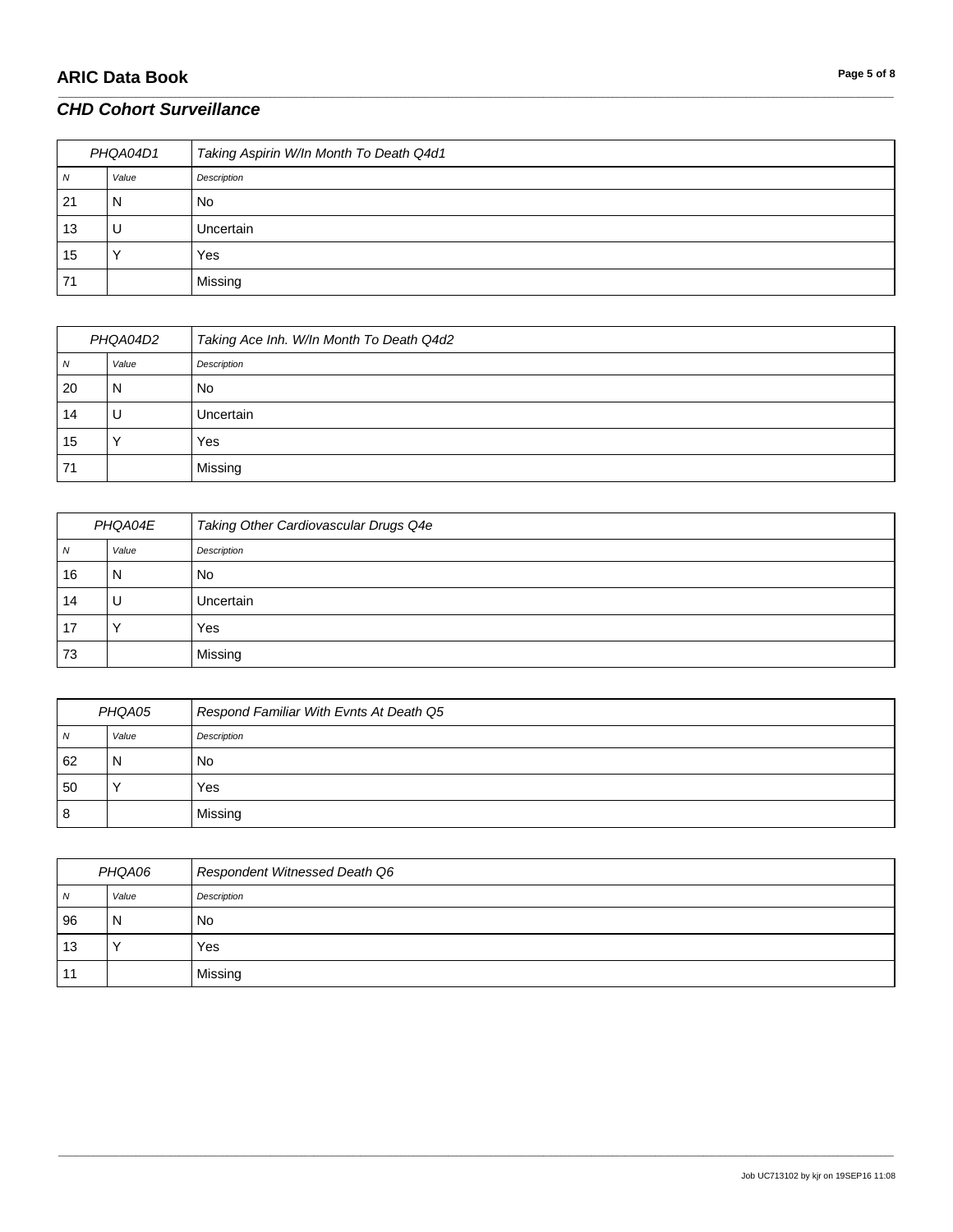# **ARIC Data Book Page 6 of 8**

### *CHD Cohort Surveillance*

| PHQA07A |       | Pain Within 72 Hours Of Death Q7a |
|---------|-------|-----------------------------------|
| N       | Value | Description                       |
| 26      | N     | <b>No</b>                         |
| 24      | U     | <b>Uncertain</b>                  |
| 3       |       | Yes                               |
| 67      |       | Missing                           |

\_\_\_\_\_\_\_\_\_\_\_\_\_\_\_\_\_\_\_\_\_\_\_\_\_\_\_\_\_\_\_\_\_\_\_\_\_\_\_\_\_\_\_\_\_\_\_\_\_\_\_\_\_\_\_\_\_\_\_\_\_\_\_\_\_\_\_\_\_\_\_\_\_\_\_\_\_\_\_\_\_\_\_\_\_\_\_\_\_\_\_\_\_\_\_\_\_\_\_\_\_\_\_\_\_\_\_\_\_\_\_\_\_\_\_\_\_\_\_\_\_\_\_\_\_\_\_\_\_\_\_\_\_\_\_\_\_\_\_\_\_\_\_\_\_\_\_\_\_\_\_\_\_\_\_\_\_\_\_\_\_\_\_\_\_\_\_\_\_\_\_\_\_\_\_\_\_\_\_\_\_\_\_\_\_\_\_\_\_\_\_\_\_

| PHQA07B        |       | Pain Within 72 Hours Included Chest Q7b |
|----------------|-------|-----------------------------------------|
| $\overline{N}$ | Value | Description                             |
| 3              |       | Yes                                     |
| 117            |       | Missing                                 |

| PHQA07C |       | Pain Was Of Cardiac Origin Q7c |
|---------|-------|--------------------------------|
| N       | Value | Description                    |
|         | υ     | Uncertain                      |
| 2       |       | Yes                            |
| 117     |       | Missing                        |

| PHQA08         |       | Nitrates Taken At Acute Episode Q8 |
|----------------|-------|------------------------------------|
| $\overline{N}$ | Value | Description                        |
| 38             | N     | No                                 |
| 15             | U     | Uncertain                          |
| 67             |       | Missing                            |

| PHQA09 |       | Reperfusion Attmpted At Acute Episod Q9 |
|--------|-------|-----------------------------------------|
| N      | Value | Description                             |
| 48     | N     | No.                                     |
| .5     |       | Uncertain                               |
| 67     |       | Missing                                 |

| PHQA10 |           | Cpr Or Cardioversion Within 24 Hours Q10 |
|--------|-----------|------------------------------------------|
| N      | Value     | Description                              |
| 13     | N         | No                                       |
| 5      | U         | Uncertain                                |
| 35     | $\lambda$ | Yes                                      |
| 67     |           | Missing                                  |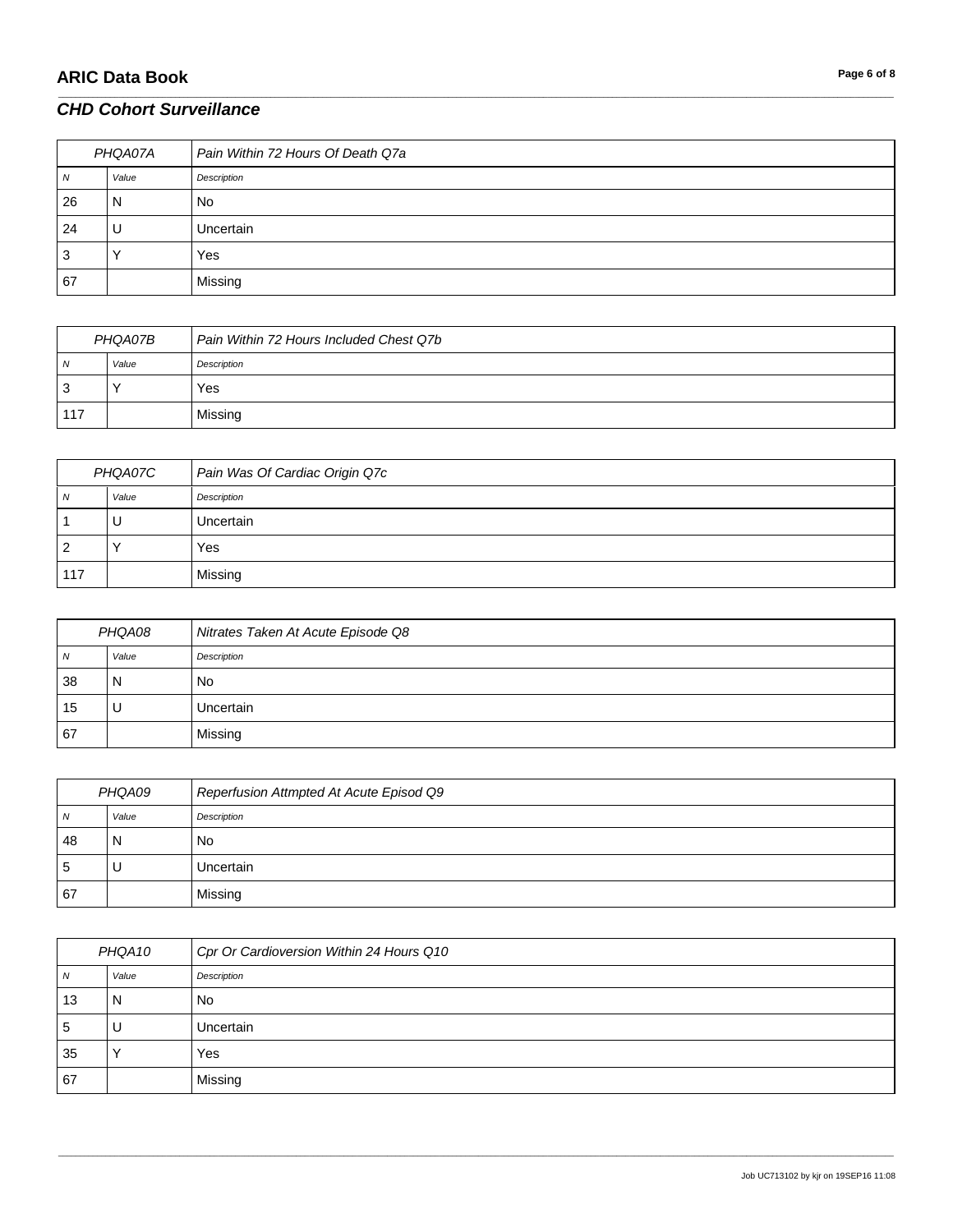# **ARIC Data Book Page 7 of 8**

| PHQA11         |       | Interval Between Sx Onset To Death Q11    |
|----------------|-------|-------------------------------------------|
| N              | Value | Description                               |
| 3              | A     | More than 3 days                          |
| 2              | B     | 2-3 days                                  |
| $\overline{2}$ | D     | At least 12 hours, but less than 24 hours |
|                | Е     | At least 4 hours, but less than 12 hours  |
| 9              | F     | At least 1 hour, but less than 4 hours    |
| 15             | G     | Less than 1 hour                          |
| 10             | Н     | Death instantaneous, no symptoms          |
| 9              |       | <b>Unknown</b>                            |
| 69             |       | Missing                                   |

\_\_\_\_\_\_\_\_\_\_\_\_\_\_\_\_\_\_\_\_\_\_\_\_\_\_\_\_\_\_\_\_\_\_\_\_\_\_\_\_\_\_\_\_\_\_\_\_\_\_\_\_\_\_\_\_\_\_\_\_\_\_\_\_\_\_\_\_\_\_\_\_\_\_\_\_\_\_\_\_\_\_\_\_\_\_\_\_\_\_\_\_\_\_\_\_\_\_\_\_\_\_\_\_\_\_\_\_\_\_\_\_\_\_\_\_\_\_\_\_\_\_\_\_\_\_\_\_\_\_\_\_\_\_\_\_\_\_\_\_\_\_\_\_\_\_\_\_\_\_\_\_\_\_\_\_\_\_\_\_\_\_\_\_\_\_\_\_\_\_\_\_\_\_\_\_\_\_\_\_\_\_\_\_\_\_\_\_\_\_\_\_\_

| PHQA12 |       | Cause Of Death Due To Chd Q12 |
|--------|-------|-------------------------------|
| Ν      | Value | Description                   |
| 18     | N     | No                            |
| 20     | U     | Uncertain                     |
| 13     |       | Yes                           |
| 69     |       | Missing                       |

| PHQA13A |       | Cause Of Death Due To Pulmn Embolsm Q13a |
|---------|-------|------------------------------------------|
| N       | Value | Description                              |
| $-17$   | N     | No.                                      |
| -2      |       | Yes                                      |
| 101     |       | Missing                                  |

| PHQA13B |       | Cause Of Death Due To Pulmn Edema Q13b |
|---------|-------|----------------------------------------|
| N       | Value | Description                            |
| 18      | N     | No.                                    |
|         |       | Yes                                    |
| 101     |       | Missing                                |

| PHQA13C      |       | Cause Of Death Due To Stroke Q13c |
|--------------|-------|-----------------------------------|
| $\mathcal N$ | Value | Description                       |
| 19           | N     | No.                               |
| 101          |       | Missing                           |